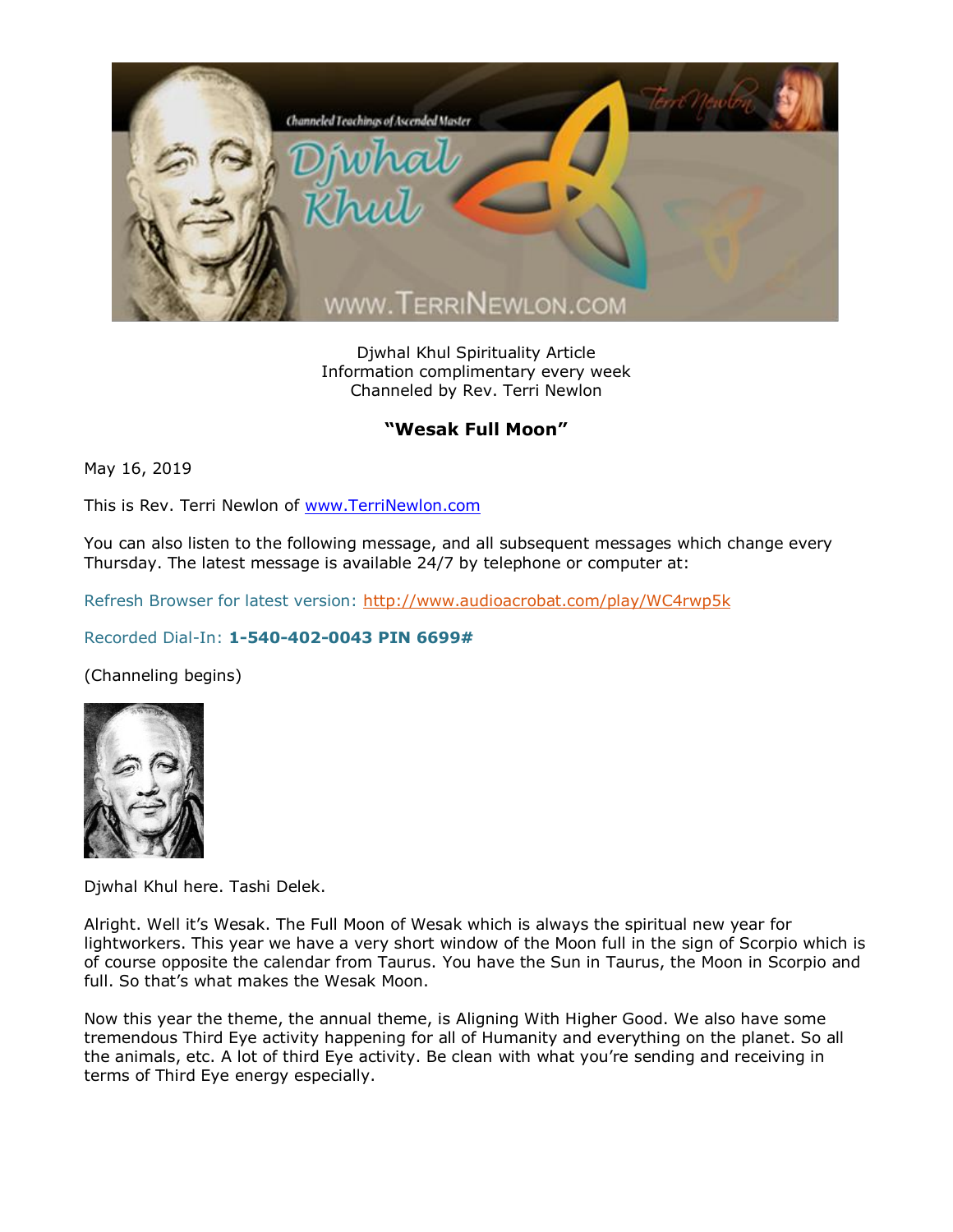Now I think we have some strenuous configurations. We will address that in our Full Moon Ceremony Teleseminar that we have on Friday, May 17. Then of course all of our inner plane activities as well.

So perhaps the most notable here is that there will be a lot of awakenings, a lot of soul merges, people kind of moving to the next level of initiation and that's with or without the awareness of what is happening. So that is the good news.

The more unfortunate one is that a lot of anger is getting flushed out to make the way for that. Some people are acting rashly on their angers or craving more work to do later, messes to clean up basically and then chances of war and then financial collapses because we have Uranus in Taurus and that is where it was during the Great Depression.

So there is kind of a pressure cooker effect happening. Just keep aligning with higher good or highest good. "I like me better when I'm with me" would be a good theme. So you are saying "I, as a soul, as a monad, as a spirit, agree to occupy my physical, emotional, mental bodies and I like me better when I'm with me."

Alright Dear Ones. As always, thank you and my love to you.

## *Djwhal Khul*

Channeled by Rev. Terri Newlon [www.TerriNewlon.com](http://www.terrinewlon.com/)

Follow Djwhal Khul on Twitter!<http://twitter.com/DKupdate>

Join Terri on Facebook<http://www.facebook.com/terri.newlon>

Join our e-newsletter<http://terrinewlon.com/>

Training for Modern Mystics Channeled Teachings for Everyday Spirituality Online Resource for Personal and Spiritual Growth [www.TerriNewlon.com](http://www.terrinewlon.com/)

(Spirituality Article, Transcribed by Micheline Ralet)

About Reverend Terri:

Terri Newlon is a world renowned spiritual teacher and conscious voice channel for Ascended Master Djwhal Khul. Djwhal Khul has worked through numerous channels, including Madam H.P. Blavatsky and Alice A. Bailey, and is well known to spiritual students. His work through Terri began in 1980 when she studied under Janet McClure and The Tibetan Foundation, Inc., and has resulted in an extensive online global support system of practical spiritual teachings.

She is also a gifted health Empath and has trained thousands of mediums and psychics. One of her specialties is instructing other natural sensitives how to turn on and off their abilities so they can live well-balanced lives, without neglecting their own physical, emotional, mental and spiritual requirements.

Terri is a workshop leader, holistic consultant, public speaker, radio and TV guest.

Disclaimer:

Rev. Terri Newlon does not guarantee the accuracy of her insights and is in no way responsible for the interpretation of this material. The recipient is 100% responsible for any action taken based on their interpretation of the insights presented in any channeled material. Channeled material presented through Rev. Terri is in no way meant to replace sound economical, political, medical,